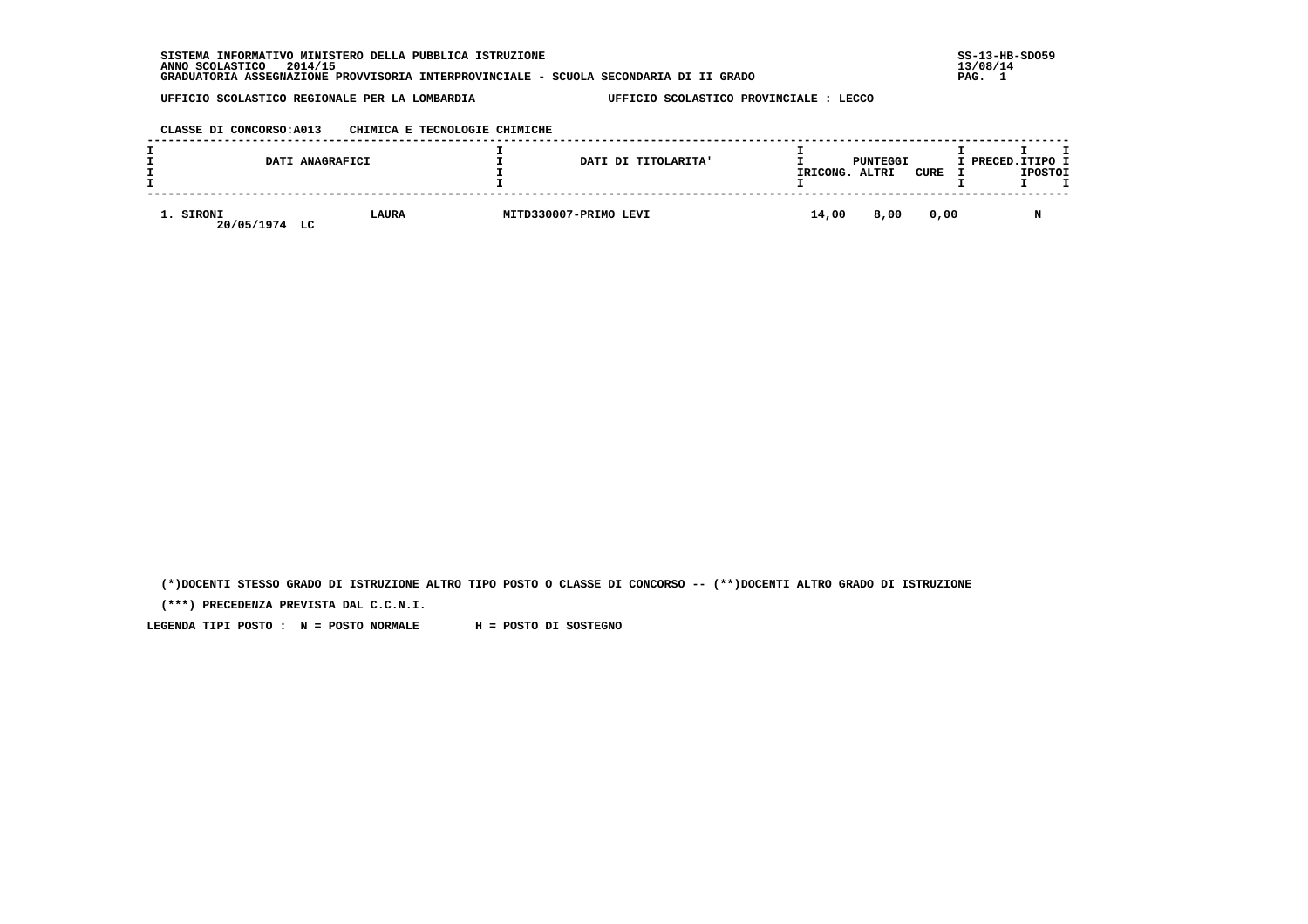| INFORMATIVO MINISTERO DELLA PUBBLICA ISTRUZIONE<br><b>SISTEMA</b>                     | $SS-13-HE$ |
|---------------------------------------------------------------------------------------|------------|
| 2014/15<br>ANNO SCOLASTICO                                                            | 13/08/14   |
| GRADUATORIA ASSEGNAZIONE PROVVISORIA INTERPROVINCIALE - SCUOLA SECONDARIA DI II GRADO | PAG.       |

 **CLASSE DI CONCORSO:A016 COSTR.,TECNOL.DELLE COST.E DIS.TEC.**

| DATI ANAGRAFICI                      |                 |                | DATI DI TITOLARITA' | IRICONG. ALTRI | PUNTEGGI | CURE | I PRECED.ITIPO I<br><b>IPOSTOI</b> |
|--------------------------------------|-----------------|----------------|---------------------|----------------|----------|------|------------------------------------|
| GIAMBAGLI<br>23/05/1970<br>′ ★<br>МI | CHIARA CATERINA | SOTF01000L-ITI | <b>ENEA MATTEI</b>  | 12,00          | 6,00     | 0,00 | N                                  |

 **(\*)DOCENTI STESSO GRADO DI ISTRUZIONE ALTRO TIPO POSTO O CLASSE DI CONCORSO -- (\*\*)DOCENTI ALTRO GRADO DI ISTRUZIONE**

 **(\*\*\*) PRECEDENZA PREVISTA DAL C.C.N.I.**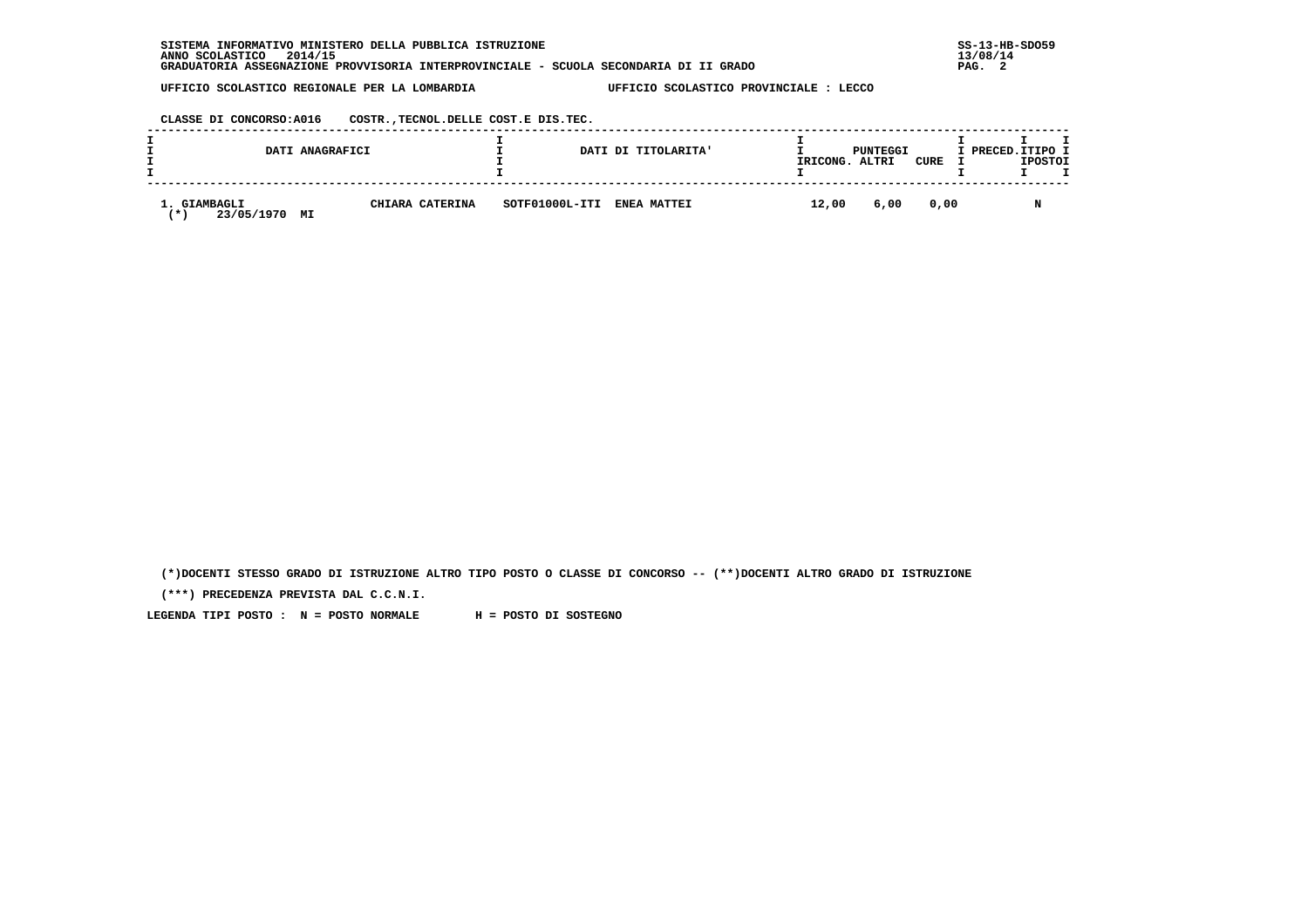**CLASSE DI CONCORSO:A018 DISCIP.GEOM.,ARCHIT.ARRED.E SCENOT.**

| DATI ANAGRAFICI              |              |  |                                     | DATI DI TITOLARITA'                      | IRICONG. ALTRI | PUNTEGGI | CURE | I PRECED.ITIPO I | <b>IPOSTOI</b> |  |
|------------------------------|--------------|--|-------------------------------------|------------------------------------------|----------------|----------|------|------------------|----------------|--|
| 1. RATTI<br>29/09/1974 LC    | <b>DAFNE</b> |  | BGSL01000T-" GIACOMO E PIO MANZU' " |                                          | 14,00          | 8,00     | 0,00 | ***              | N              |  |
| 2. MALUGANI<br>13/10/1974 LC | LUISA        |  |                                     | BISL00101R-G. Q. SELLA - LICEO ARTISTICO | 10,00          | 4,00     | 0,00 | ***              | N              |  |

 **(\*)DOCENTI STESSO GRADO DI ISTRUZIONE ALTRO TIPO POSTO O CLASSE DI CONCORSO -- (\*\*)DOCENTI ALTRO GRADO DI ISTRUZIONE**

 **(\*\*\*) PRECEDENZA PREVISTA DAL C.C.N.I.**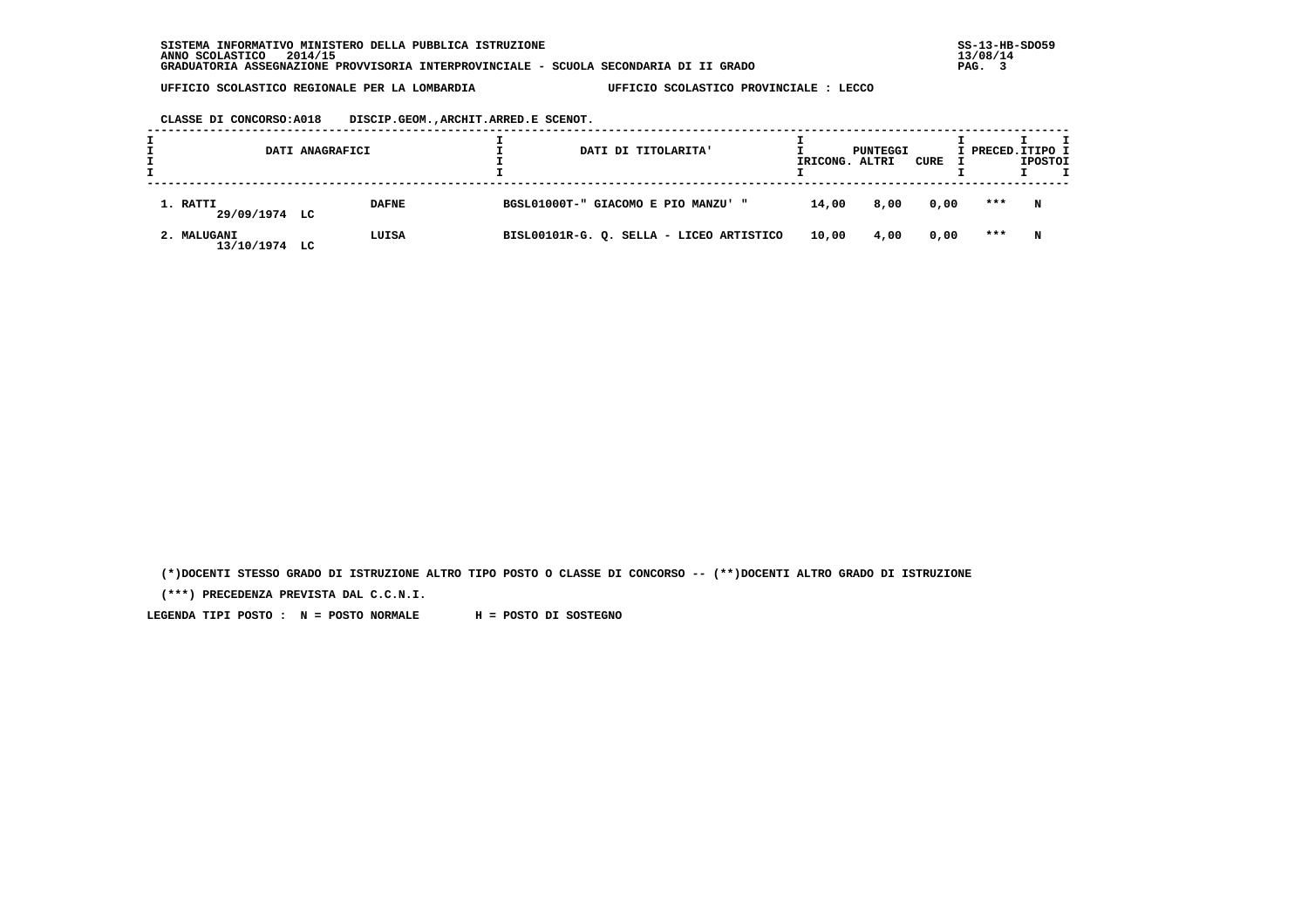**CLASSE DI CONCORSO:A025 DISEGNO E STORIA DELL'ARTE**

| DATI ANAGRAFICI                  |  | DATI DI TITOLARITA' | IRICONG. ALTRI                      | PUNTEGGI | CURE | I PRECED.ITIPO I | <b>IPOSTOI</b> |   |  |
|----------------------------------|--|---------------------|-------------------------------------|----------|------|------------------|----------------|---|--|
| 1. PETRINGA<br>08/03/1972 EN     |  | <b>CRISTINA</b>     | BGPS02000G-"FILIPPO LUSSANA"        | 13,00    | 7,00 | 0,00             |                | N |  |
| 2. RATTI<br>29/09/1974 LC<br>(*) |  | <b>DAFNE</b>        | BGSL01000T-" GIACOMO E PIO MANZU' " | 14,00    | 8,00 | 0,00             | ***            | N |  |

 **(\*)DOCENTI STESSO GRADO DI ISTRUZIONE ALTRO TIPO POSTO O CLASSE DI CONCORSO -- (\*\*)DOCENTI ALTRO GRADO DI ISTRUZIONE**

 **(\*\*\*) PRECEDENZA PREVISTA DAL C.C.N.I.**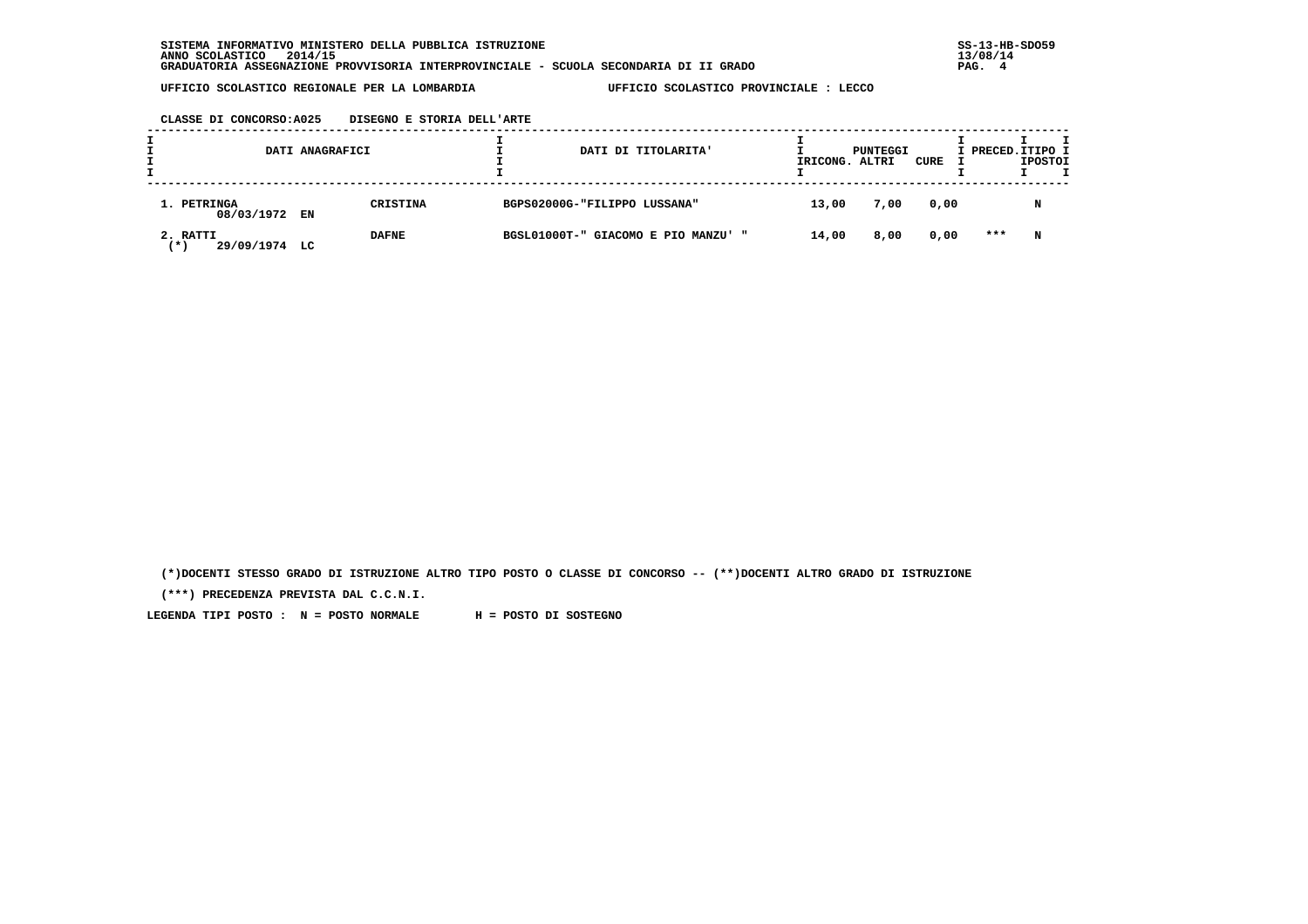| INFORMATIVO MINISTERO DELLA PUBBLICA ISTRUZIONE<br><b>SISTEMA</b>                     | $SS-13-HE$ |
|---------------------------------------------------------------------------------------|------------|
| 2014/15<br>ANNO SCOLASTICO                                                            | 13/08/14   |
| GRADUATORIA ASSEGNAZIONE PROVVISORIA INTERPROVINCIALE - SCUOLA SECONDARIA DI II GRADO | PAG.       |

## **CLASSE DI CONCORSO:A035 ELETTROTECNICA ED APPLICAZIONI**

|         |                             | DATI ANAGRAFICI     |             | DATI DI TITOLARITA' | IRICONG. | PUNTEGGI<br>ALTRI | CURE | I PRECED.ITIPO I | <b>IPOSTOI</b> |  |
|---------|-----------------------------|---------------------|-------------|---------------------|----------|-------------------|------|------------------|----------------|--|
| <b></b> | <b>GHEZZI</b><br>01/04/1967 | <b>DAVIDE</b><br>LC | MISS000XB6- |                     | 6,00     | 0,00              | 0,00 | $***$            | N              |  |

 **(\*)DOCENTI STESSO GRADO DI ISTRUZIONE ALTRO TIPO POSTO O CLASSE DI CONCORSO -- (\*\*)DOCENTI ALTRO GRADO DI ISTRUZIONE**

 **(\*\*\*) PRECEDENZA PREVISTA DAL C.C.N.I.**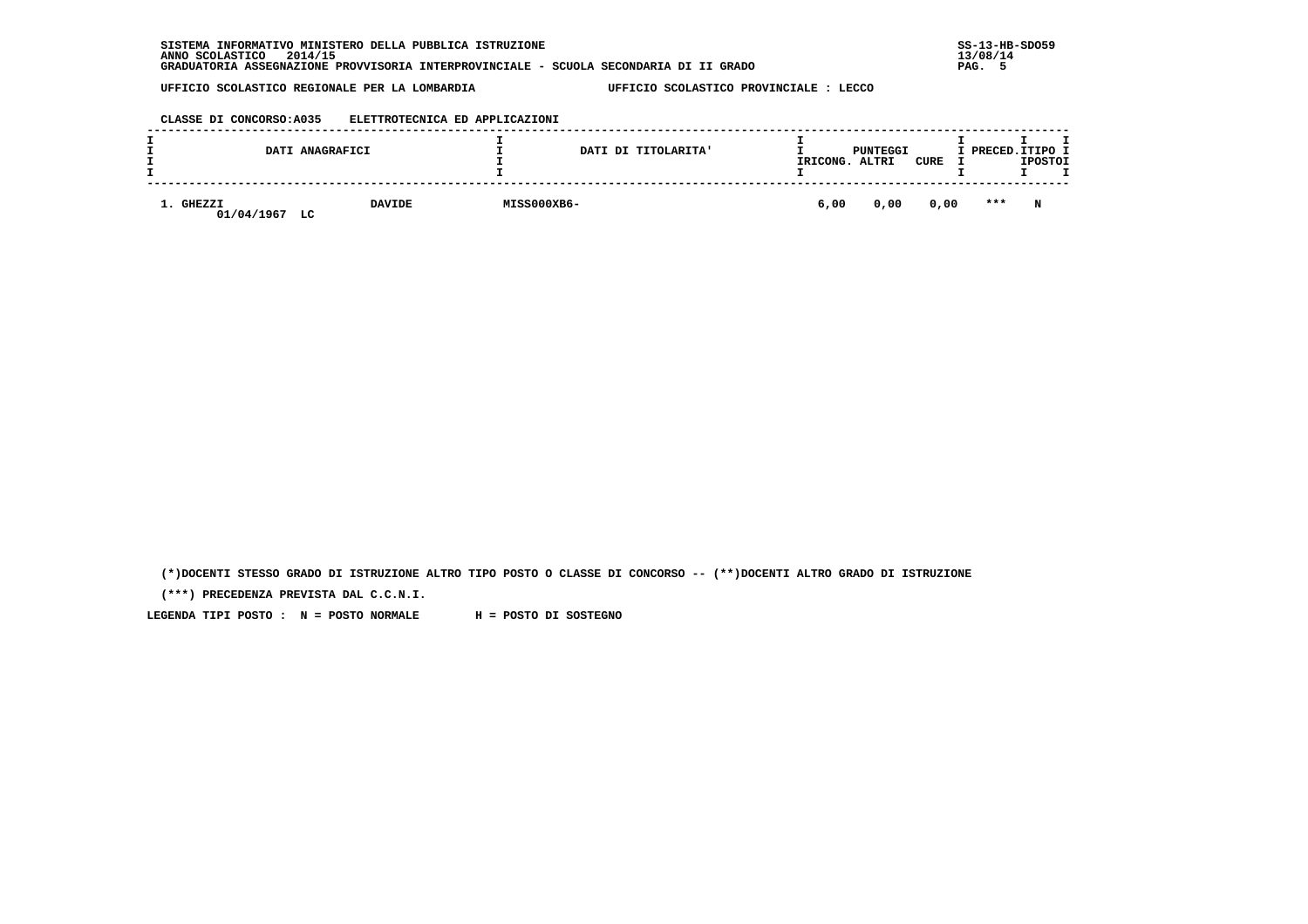**CLASSE DI CONCORSO:A036 FILOSOFIA,PSICOL. E SC.DELL'EDUCAZ.**

|                        | DATI ANAGRAFICI |                 |                                 | DATI DI TITOLARITA' | IRICONG. | PUNTEGGI<br>ALTRI | CURE | I PRECED.ITIPO I | <b>IPOSTOI</b> |  |
|------------------------|-----------------|-----------------|---------------------------------|---------------------|----------|-------------------|------|------------------|----------------|--|
| 1. MEGNA<br>30/06/1962 | LC              | MARIA GRAZIELLA | BGRF02601T-"MAMOLI" PROF.DIURNO |                     | 6,00     | 0,00              | 0.00 |                  |                |  |

 **(\*)DOCENTI STESSO GRADO DI ISTRUZIONE ALTRO TIPO POSTO O CLASSE DI CONCORSO -- (\*\*)DOCENTI ALTRO GRADO DI ISTRUZIONE**

 **(\*\*\*) PRECEDENZA PREVISTA DAL C.C.N.I.**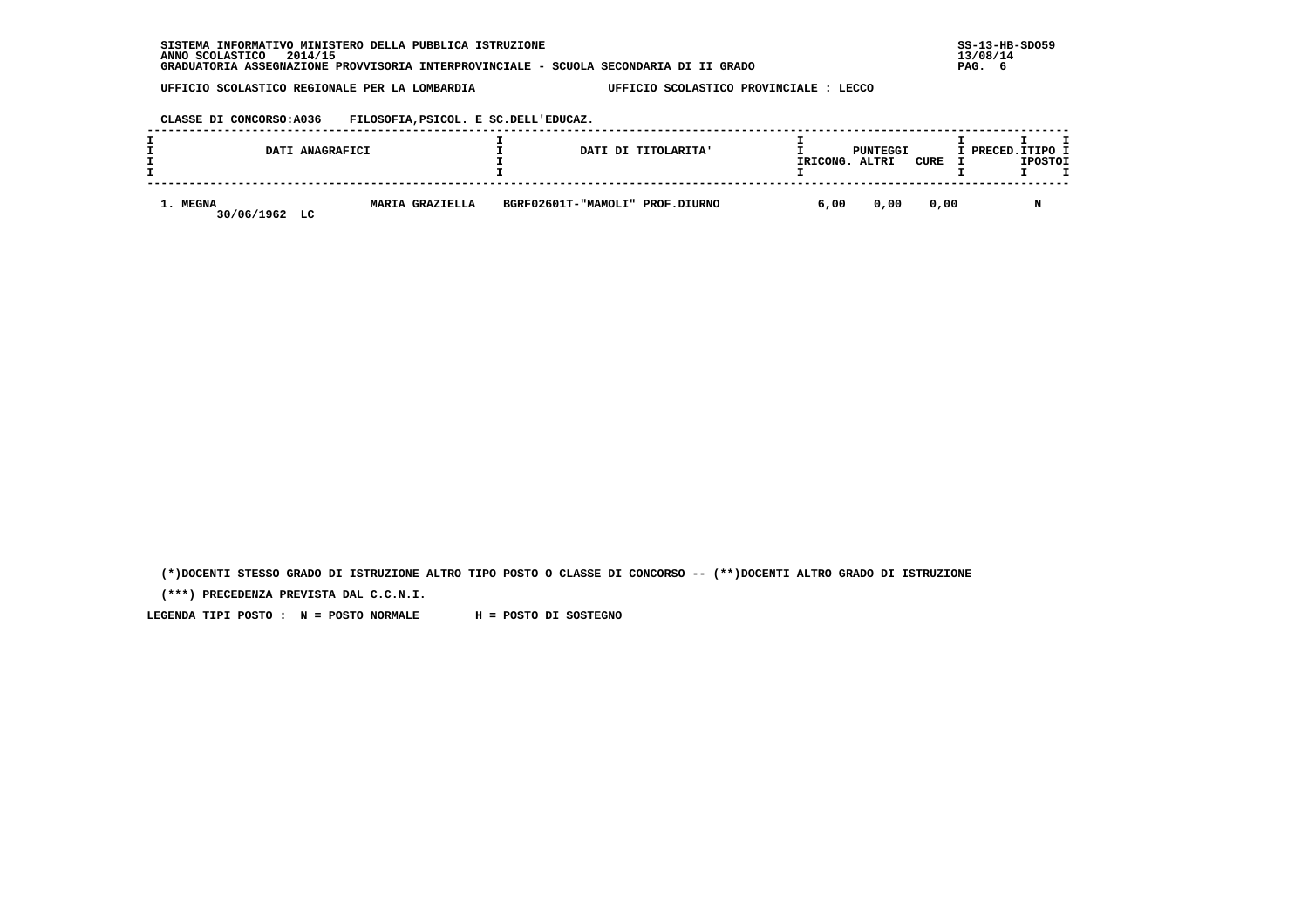| INFORMATIVO MINISTERO DELLA PUBBLICA ISTRUZIONE<br><b>SISTEMA</b>                     | $SS-13-HE$ |
|---------------------------------------------------------------------------------------|------------|
| 2014/15<br>ANNO SCOLASTICO                                                            | 13/08/14   |
| GRADUATORIA ASSEGNAZIONE PROVVISORIA INTERPROVINCIALE - SCUOLA SECONDARIA DI II GRADO | PAG.       |

 **CLASSE DI CONCORSO:A047 MATEMATICA**

|                                 | DATI ANAGRAFICI | DATI DI TITOLARITA'                             | IRICONG. | PUNTEGGI<br>ALTRI | CURE | I PRECED.ITIPO I | <b>IPOSTOI</b> |  |
|---------------------------------|-----------------|-------------------------------------------------|----------|-------------------|------|------------------|----------------|--|
| 1. SANGALLI<br>31/01/1970<br>LC | <b>SAULO</b>    | VAPS020004-LICEO SCIENTIFICO G. B. GRASSI 12,00 |          | 6,00              | 0.00 |                  |                |  |

 **(\*)DOCENTI STESSO GRADO DI ISTRUZIONE ALTRO TIPO POSTO O CLASSE DI CONCORSO -- (\*\*)DOCENTI ALTRO GRADO DI ISTRUZIONE**

 **(\*\*\*) PRECEDENZA PREVISTA DAL C.C.N.I.**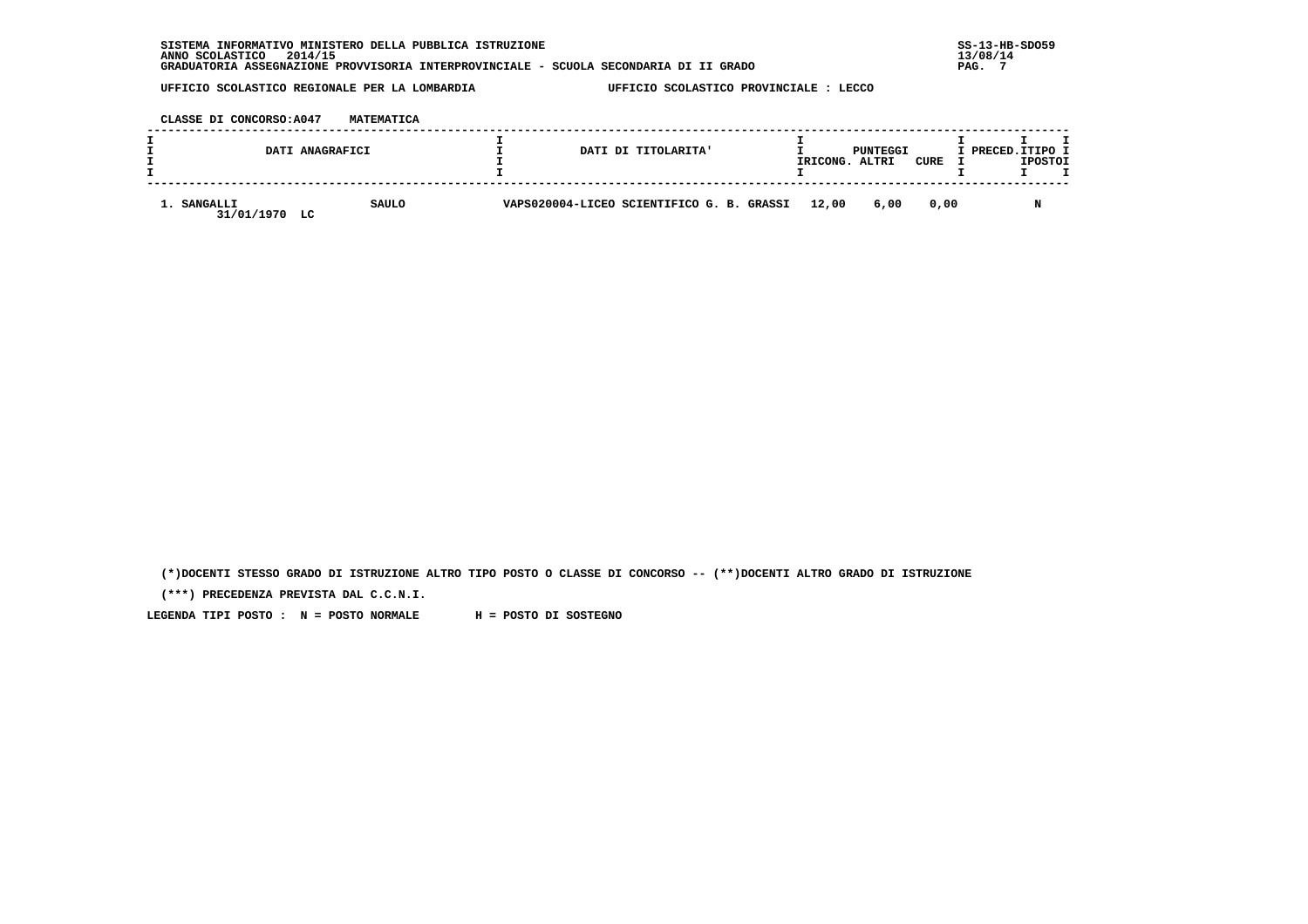| <b>SISTEMA</b><br>INFORMATIVO MINISTERO DELLA PUBBLICA ISTRUZIONE                     | $SS-13-HB-SDO59$ |
|---------------------------------------------------------------------------------------|------------------|
| 2014/15<br>ANNO SCOLASTICO                                                            | 13/08/14         |
| GRADUATORIA ASSEGNAZIONE PROVVISORIA INTERPROVINCIALE - SCUOLA SECONDARIA DI II GRADO | PAG.             |

 **CLASSE DI CONCORSO:A049 MATEMATICA E FISICA**

|                           | DATI ANAGRAFICI        | DATI DI TITOLARITA'     | IRICONG. | PUNTEGGI<br>ALTRI | CURE | I PRECED.ITIPO I | <b>IPOSTOI</b> |  |
|---------------------------|------------------------|-------------------------|----------|-------------------|------|------------------|----------------|--|
| 1. CATTANEO<br>10/04/1973 | <b>RAFFAELLA</b><br>LC | LOPM010008-MAFFEO VEGIO | 10,00    | 4,00              | 0,00 | $***$            | N              |  |

 **(\*)DOCENTI STESSO GRADO DI ISTRUZIONE ALTRO TIPO POSTO O CLASSE DI CONCORSO -- (\*\*)DOCENTI ALTRO GRADO DI ISTRUZIONE**

 **(\*\*\*) PRECEDENZA PREVISTA DAL C.C.N.I.**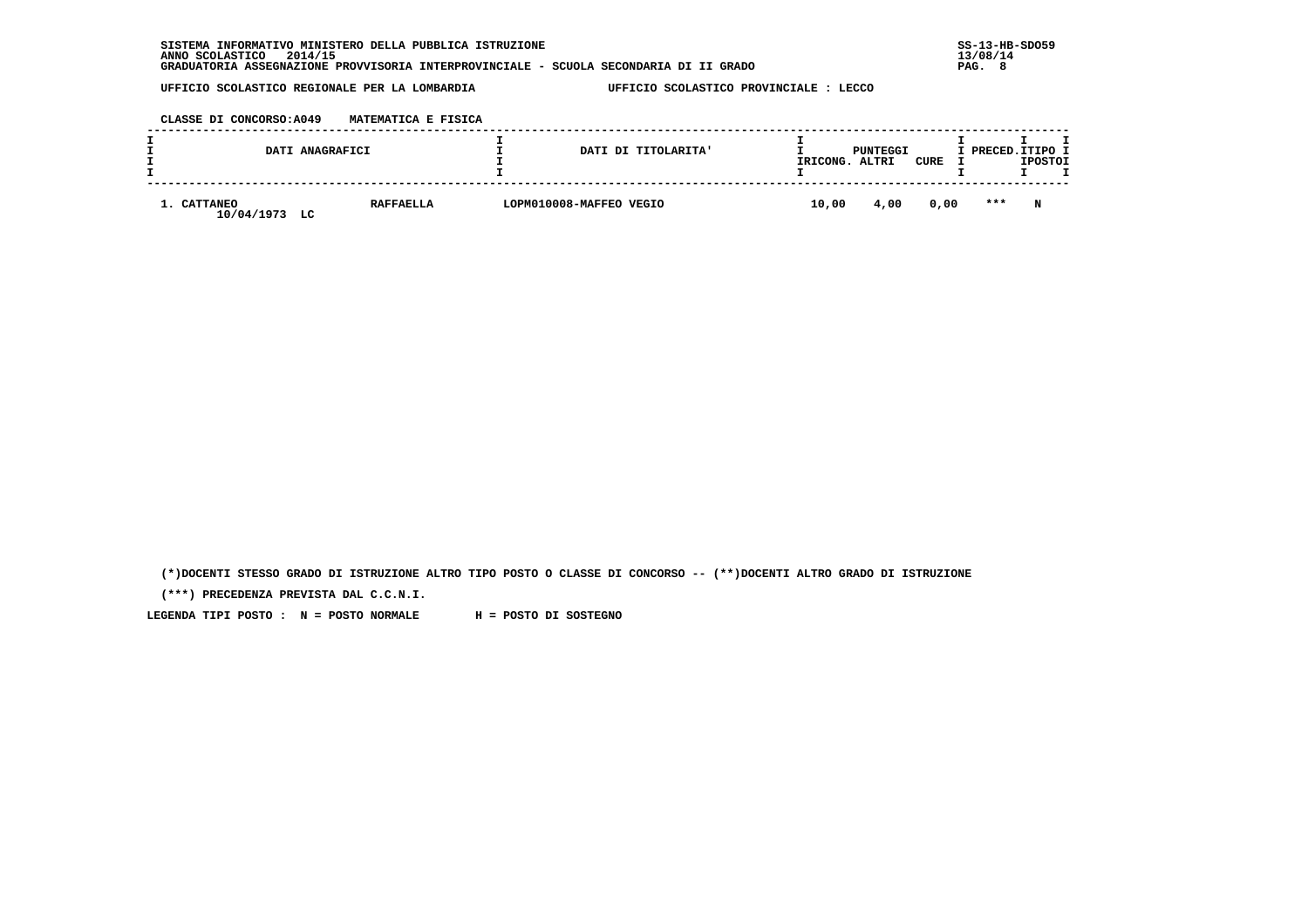**CLASSE DI CONCORSO:A050 LETTERE IST.ISTR.SECOND. DI II GR.**

| DATI ANAGRAFICI                            |    | DATI DI TITOLARITA' | IRICONG. ALTRI          | PUNTEGGI | CURE  | I PRECED.ITIPO I | <b>IPOSTOI</b> |   |
|--------------------------------------------|----|---------------------|-------------------------|----------|-------|------------------|----------------|---|
| 1. SGRO'<br>24/03/1963 RM<br>(*)           |    | <b>DANIELA</b>      | VVPC04000D-BRUNO VINCI  | 24,00    | 12,00 | 24,00            | ***            | N |
| 2. EMILIO<br>28/04/1968<br>$^{\prime}$ x . | МI | <b>ALESSANDRO</b>   | ALPC00901C-CESARE BALBO | 6,00     | 0,00  | 0,00             |                | N |

 **(\*)DOCENTI STESSO GRADO DI ISTRUZIONE ALTRO TIPO POSTO O CLASSE DI CONCORSO -- (\*\*)DOCENTI ALTRO GRADO DI ISTRUZIONE**

 **(\*\*\*) PRECEDENZA PREVISTA DAL C.C.N.I.**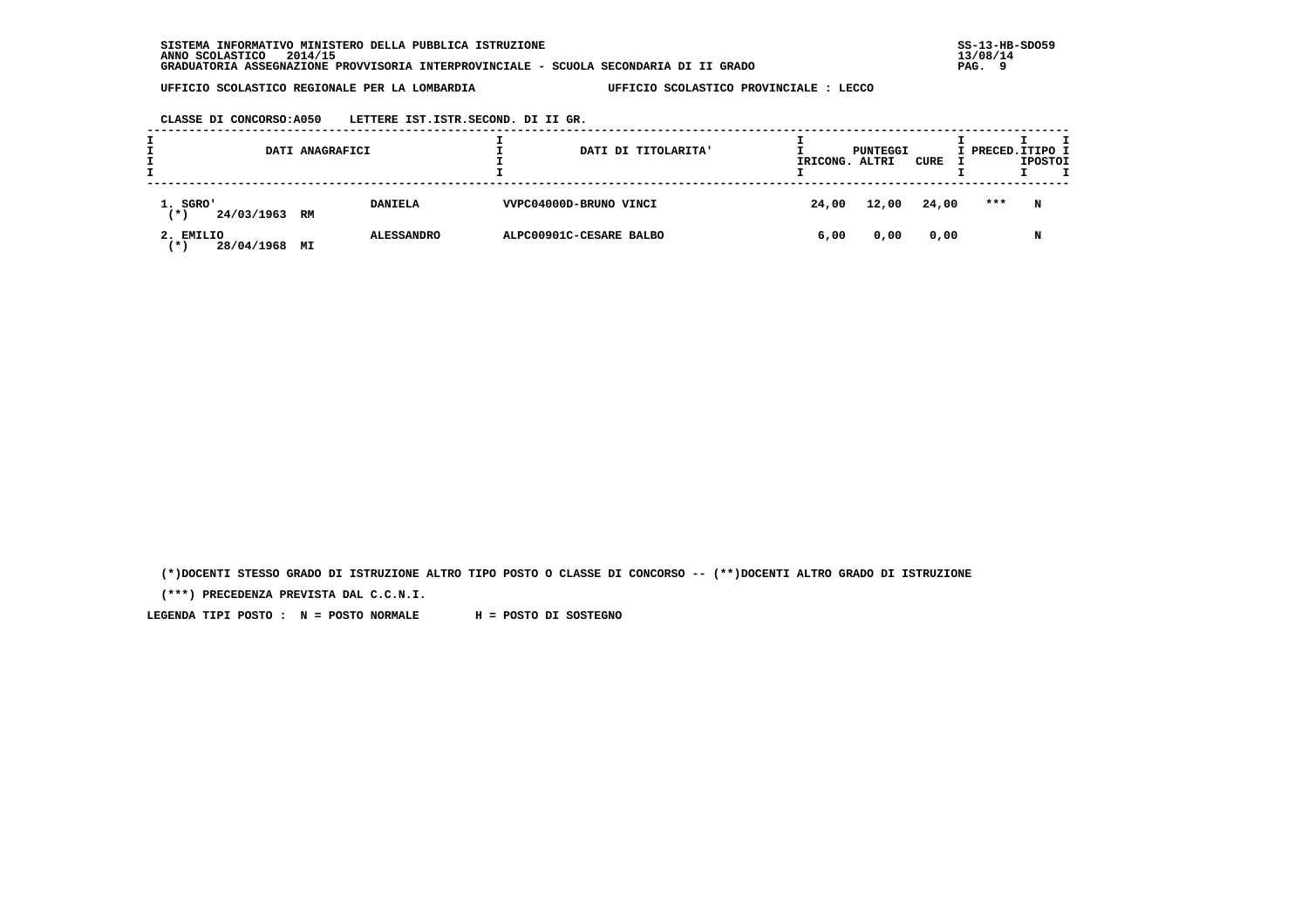**CLASSE DI CONCORSO:A051 LETTERE,LATINO NEI LICEI E IST.MAG.**

| DATI ANAGRAFICI                                                                      |  |                | DATI DI TITOLARITA'    | IRICONG. ALTRI | PUNTEGGI | CURE  | I PRECED.ITIPO I | <b>IPOSTOI</b> |
|--------------------------------------------------------------------------------------|--|----------------|------------------------|----------------|----------|-------|------------------|----------------|
| 1. SGRO'<br>24/03/1963 RM<br>(*)                                                     |  | <b>DANIELA</b> | VVPC04000D-BRUNO VINCI | 24,00          | 12,00    | 24,00 | ***              | N              |
| ALPC00901C-CESARE BALBO<br>2. EMILIO<br><b>ALESSANDRO</b><br>28/04/1968<br>МI<br>′ ★ |  | 6,00           | 0,00                   | 0,00           |          | N     |                  |                |

 **(\*)DOCENTI STESSO GRADO DI ISTRUZIONE ALTRO TIPO POSTO O CLASSE DI CONCORSO -- (\*\*)DOCENTI ALTRO GRADO DI ISTRUZIONE**

 **(\*\*\*) PRECEDENZA PREVISTA DAL C.C.N.I.**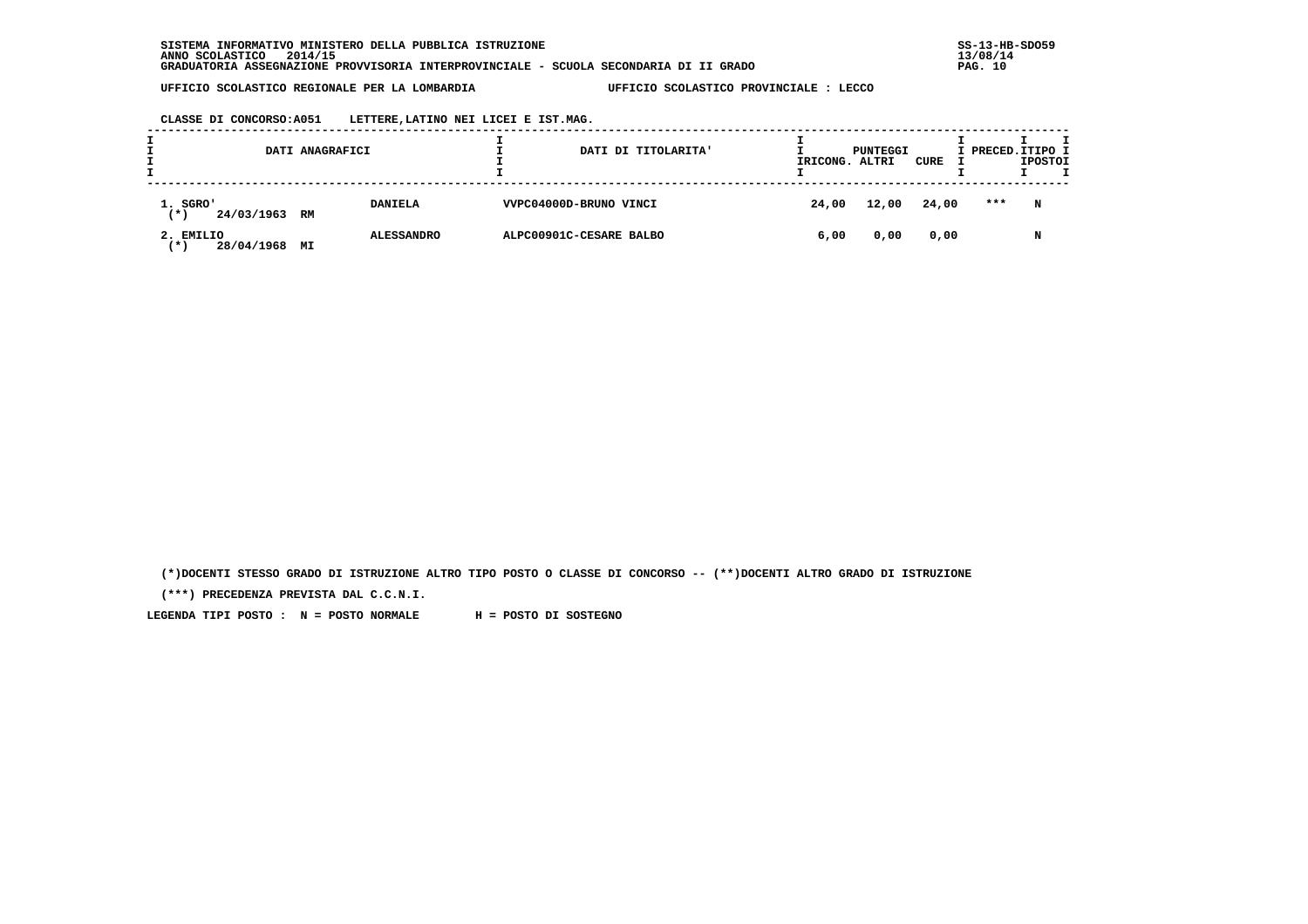## **CLASSE DI CONCORSO:A052 LETTERE,LATINO,GRECO LICEO CLASSICO**

| DATI ANAGRAFICI           |    | DATI DI TITOLARITA' | IRICONG.                | PUNTEGGI<br>ALTRI | CURE  | I PRECED. ITIPO I | <b>IPOSTOI</b> | т |  |
|---------------------------|----|---------------------|-------------------------|-------------------|-------|-------------------|----------------|---|--|
| 1. SGRO'<br>24/03/1963 RM |    | <b>DANIELA</b>      | VVPC04000D-BRUNO VINCI  | 24,00             | 12,00 | 24,00             | ***            | N |  |
| 2. EMILIO<br>28/04/1968   | МI | <b>ALESSANDRO</b>   | ALPC00901C-CESARE BALBO | 6,00              | 0,00  | 0,00              |                | N |  |

 **(\*)DOCENTI STESSO GRADO DI ISTRUZIONE ALTRO TIPO POSTO O CLASSE DI CONCORSO -- (\*\*)DOCENTI ALTRO GRADO DI ISTRUZIONE**

 **(\*\*\*) PRECEDENZA PREVISTA DAL C.C.N.I.**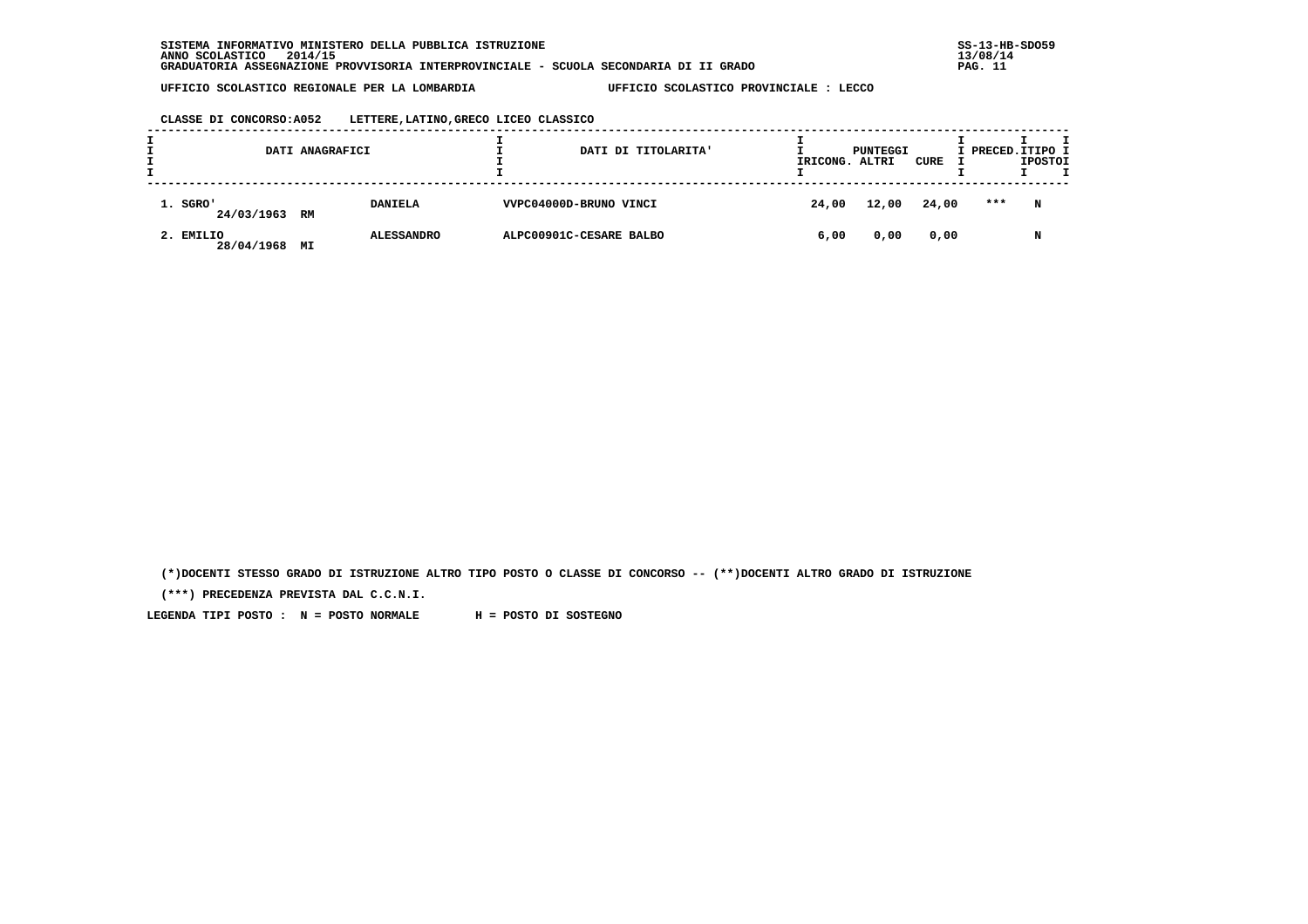| . INFORMATIVO MINISTERO DELLA PUBBLICA ISTRUZIONE<br><b>SISTEMA</b>                   | $SS-13-HE$ |
|---------------------------------------------------------------------------------------|------------|
| 2014/15<br>ANNO SCOLASTICO                                                            | 13/08/14   |
| GRADUATORIA ASSEGNAZIONE PROVVISORIA INTERPROVINCIALE - SCUOLA SECONDARIA DI II GRADO | PAG. 12    |

 **CLASSE DI CONCORSO:A061 STORIA DELL'ARTE**

|                                  | DATI ANAGRAFICI       | DATI DI TITOLARITA'          | IRICONG. | PUNTEGGI<br>ALTRI | <b>CURE</b> | I PRECED.ITIPO I<br><b>IPOSTOI</b> |
|----------------------------------|-----------------------|------------------------------|----------|-------------------|-------------|------------------------------------|
| 1. PETRINGA<br>08/03/1972<br>. ж | <b>CRISTINA</b><br>EN | BGPS02000G-"FILIPPO LUSSANA" | 13,00    | 7,00              | 0,00        |                                    |

 **(\*)DOCENTI STESSO GRADO DI ISTRUZIONE ALTRO TIPO POSTO O CLASSE DI CONCORSO -- (\*\*)DOCENTI ALTRO GRADO DI ISTRUZIONE**

 **(\*\*\*) PRECEDENZA PREVISTA DAL C.C.N.I.**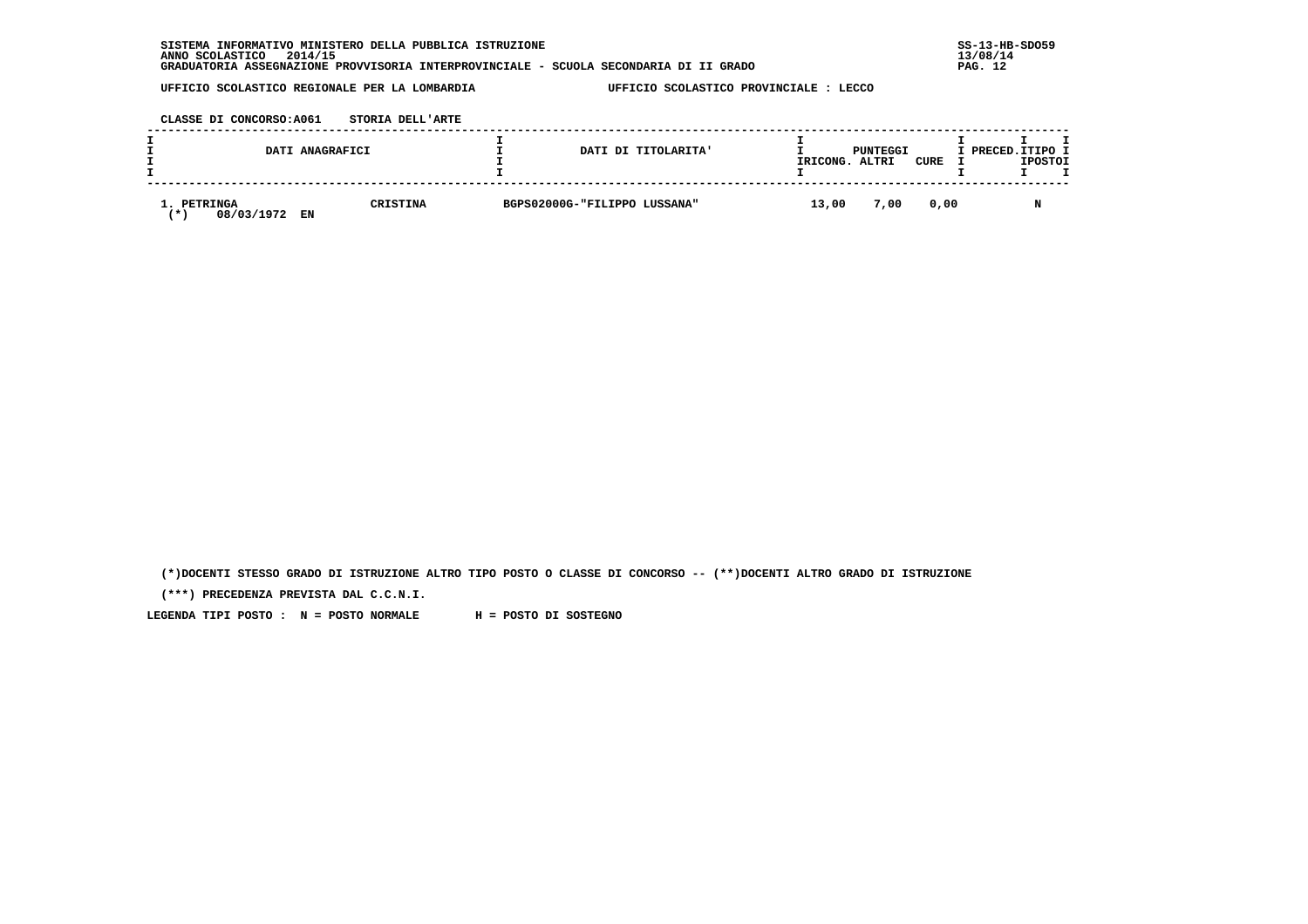| . INFORMATIVO MINISTERO DELLA PUBBLICA ISTRUZIONE<br><b>SISTEMA</b>                   | $SS-13-HE$ |
|---------------------------------------------------------------------------------------|------------|
| 2014/15<br>ANNO SCOLASTICO                                                            | 13/08/14   |
| GRADUATORIA ASSEGNAZIONE PROVVISORIA INTERPROVINCIALE - SCUOLA SECONDARIA DI II GRADO | PAG. 13    |

 **CLASSE DI CONCORSO:A069 TECNOL.GRAFICHE ED IMPIANTI GRAFICI**

|                          | DATI ANAGRAFICI | DATI DI TITOLARITA'        | IRICONG. | PUNTEGGI<br>ALTRI | CURE | I PRECED.ITIPO I | <b>IPOSTOI</b> |  |
|--------------------------|-----------------|----------------------------|----------|-------------------|------|------------------|----------------|--|
| BERGAMASCO<br>01/10/1966 | LAURA<br>MI     | COTF00901P-LUIGI RIPAMONTI | 6,00     | 0,00              | 0,00 |                  |                |  |

 **(\*)DOCENTI STESSO GRADO DI ISTRUZIONE ALTRO TIPO POSTO O CLASSE DI CONCORSO -- (\*\*)DOCENTI ALTRO GRADO DI ISTRUZIONE**

 **(\*\*\*) PRECEDENZA PREVISTA DAL C.C.N.I.**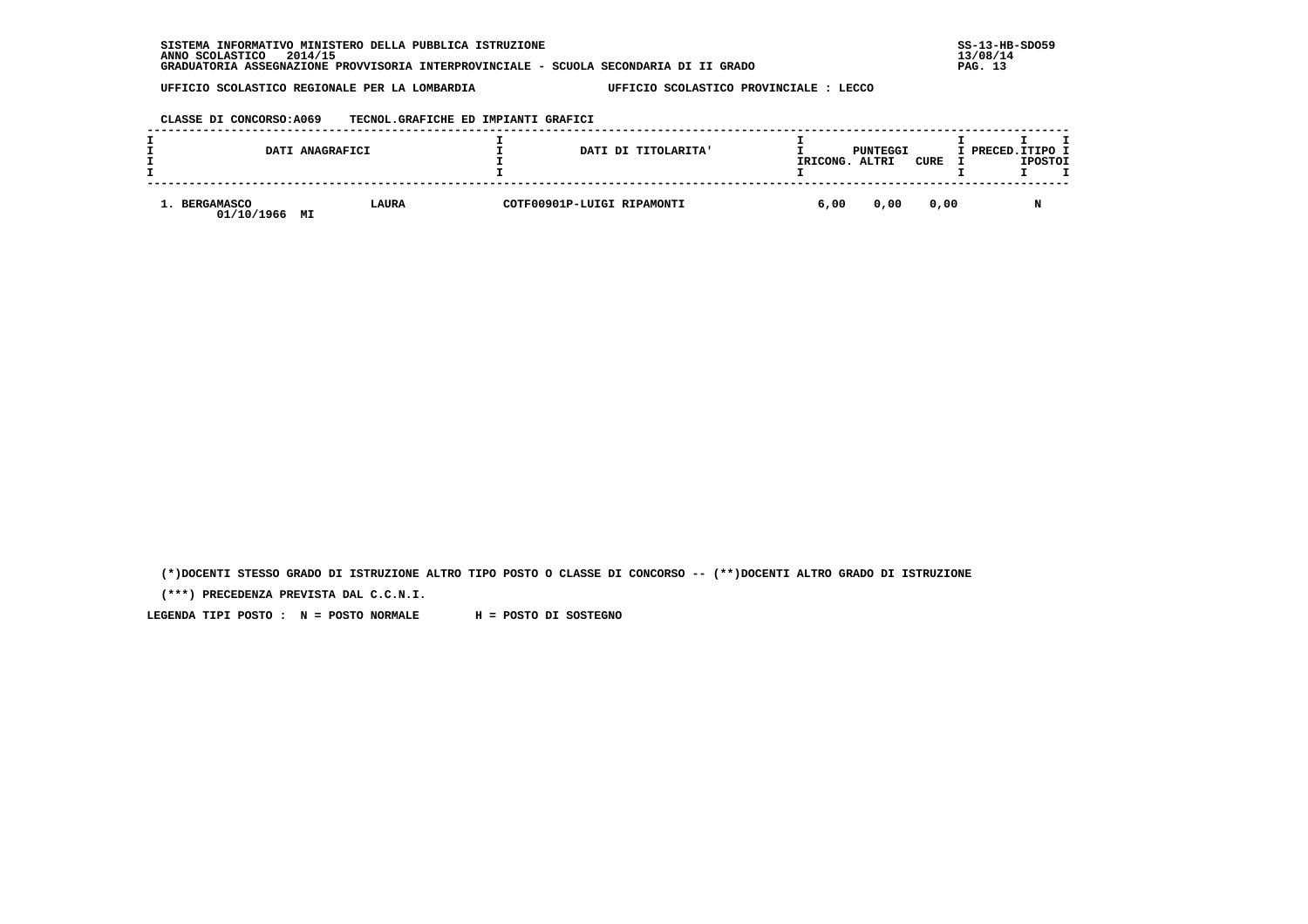**CLASSE DI CONCORSO:A071 TECNOLOGIE E DISEGNO TECNICO**

|                                    | DATI ANAGRAFICI |                 |                              | DATI DI TITOLARITA' | IRICONG. ALTRI | PUNTEGGI | CURE | I PRECED. ITIPO I | <b>IPOSTOI</b> |  |
|------------------------------------|-----------------|-----------------|------------------------------|---------------------|----------------|----------|------|-------------------|----------------|--|
| 1. GIAMBAGLI<br>23/05/1970 MI      |                 | CHIARA CATERINA | SOTF01000L-ITI               | <b>ENEA MATTEI</b>  | 12,00          | 6,00     | 0,00 |                   | N              |  |
| 2. PETRINGA<br>08/03/1972<br>′ ★ ' | EN              | <b>CRISTINA</b> | BGPS02000G-"FILIPPO LUSSANA" |                     | 13,00          | 7,00     | 0,00 |                   | N              |  |

 **(\*)DOCENTI STESSO GRADO DI ISTRUZIONE ALTRO TIPO POSTO O CLASSE DI CONCORSO -- (\*\*)DOCENTI ALTRO GRADO DI ISTRUZIONE**

 **(\*\*\*) PRECEDENZA PREVISTA DAL C.C.N.I.**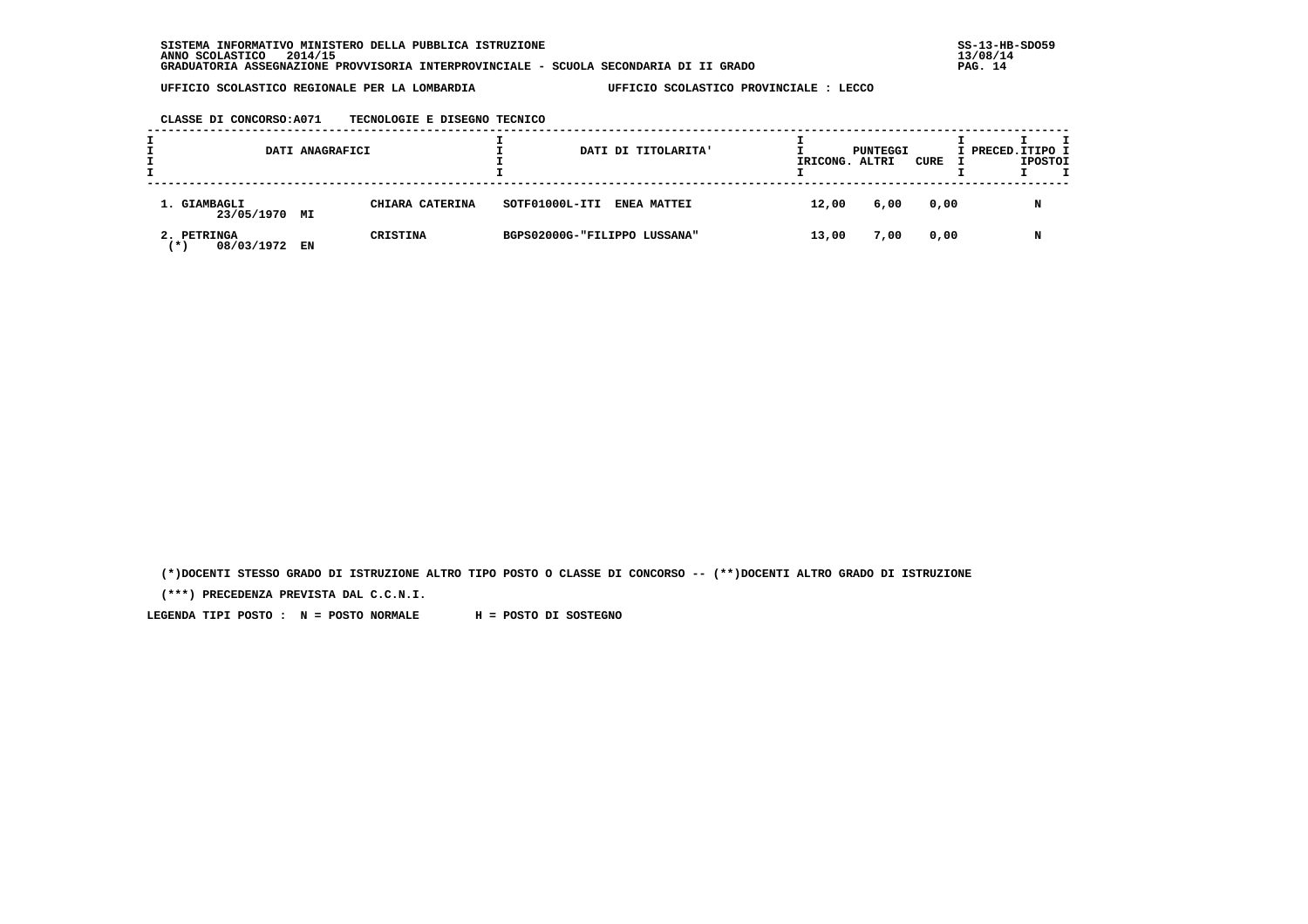**CLASSE DI CONCORSO:A246 LINGUA E CIV. STRANIERA (FRANCESE)**

|                                  | DATI ANAGRAFICI |                 |  | DATI DI TITOLARITA'                   | IRICONG. | PUNTEGGI<br>ALTRI | CURE  | I PRECED. ITIPO I | <b>IPOSTOI</b> |  |
|----------------------------------|-----------------|-----------------|--|---------------------------------------|----------|-------------------|-------|-------------------|----------------|--|
| 1. CARCIANIGA<br>19/07/1966 LC   |                 | <b>PAOLA</b>    |  | BSRH02701N- IPSSA "R.PUTELLI" - DARFO | 12,00    | 0,00              | 12,00 | ***               | N              |  |
| 2. MEGNA<br>30/06/1962 LC<br>(*) |                 | MARIA GRAZIELLA |  | BGRF02601T-"MAMOLI" PROF.DIURNO       | 6,00     | 0,00              | 0,00  |                   | N              |  |

 **(\*)DOCENTI STESSO GRADO DI ISTRUZIONE ALTRO TIPO POSTO O CLASSE DI CONCORSO -- (\*\*)DOCENTI ALTRO GRADO DI ISTRUZIONE**

 **(\*\*\*) PRECEDENZA PREVISTA DAL C.C.N.I.**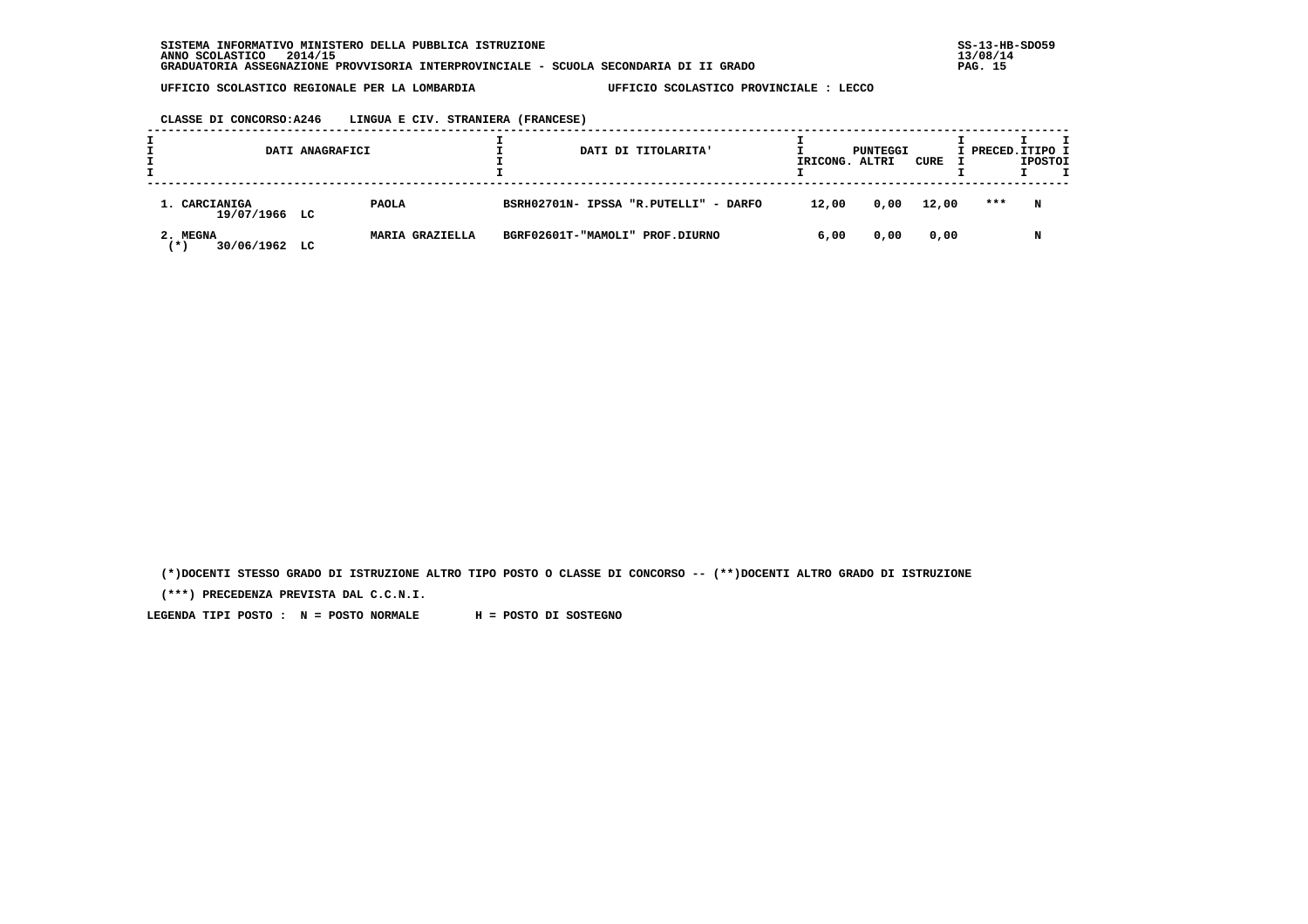**CLASSE DI CONCORSO:A346 LINGUA E CIV. STRANIERA (INGLESE)**

|                                     | DATI ANAGRAFICI        |                                 | DATI DI TITOLARITA'<br>IRICONG. |      | PUNTEGGI<br>ALTRI | CURE | I PRECED.ITIPO I | <b>IPOSTOI</b> |  |
|-------------------------------------|------------------------|---------------------------------|---------------------------------|------|-------------------|------|------------------|----------------|--|
| 1. MEGNA<br>30/06/1962<br>LC<br>′ ★ | <b>MARIA GRAZIELLA</b> | BGRF02601T-"MAMOLI" PROF.DIURNO |                                 | 6,00 | 0,00              | 0.00 |                  |                |  |

 **(\*)DOCENTI STESSO GRADO DI ISTRUZIONE ALTRO TIPO POSTO O CLASSE DI CONCORSO -- (\*\*)DOCENTI ALTRO GRADO DI ISTRUZIONE**

 **(\*\*\*) PRECEDENZA PREVISTA DAL C.C.N.I.**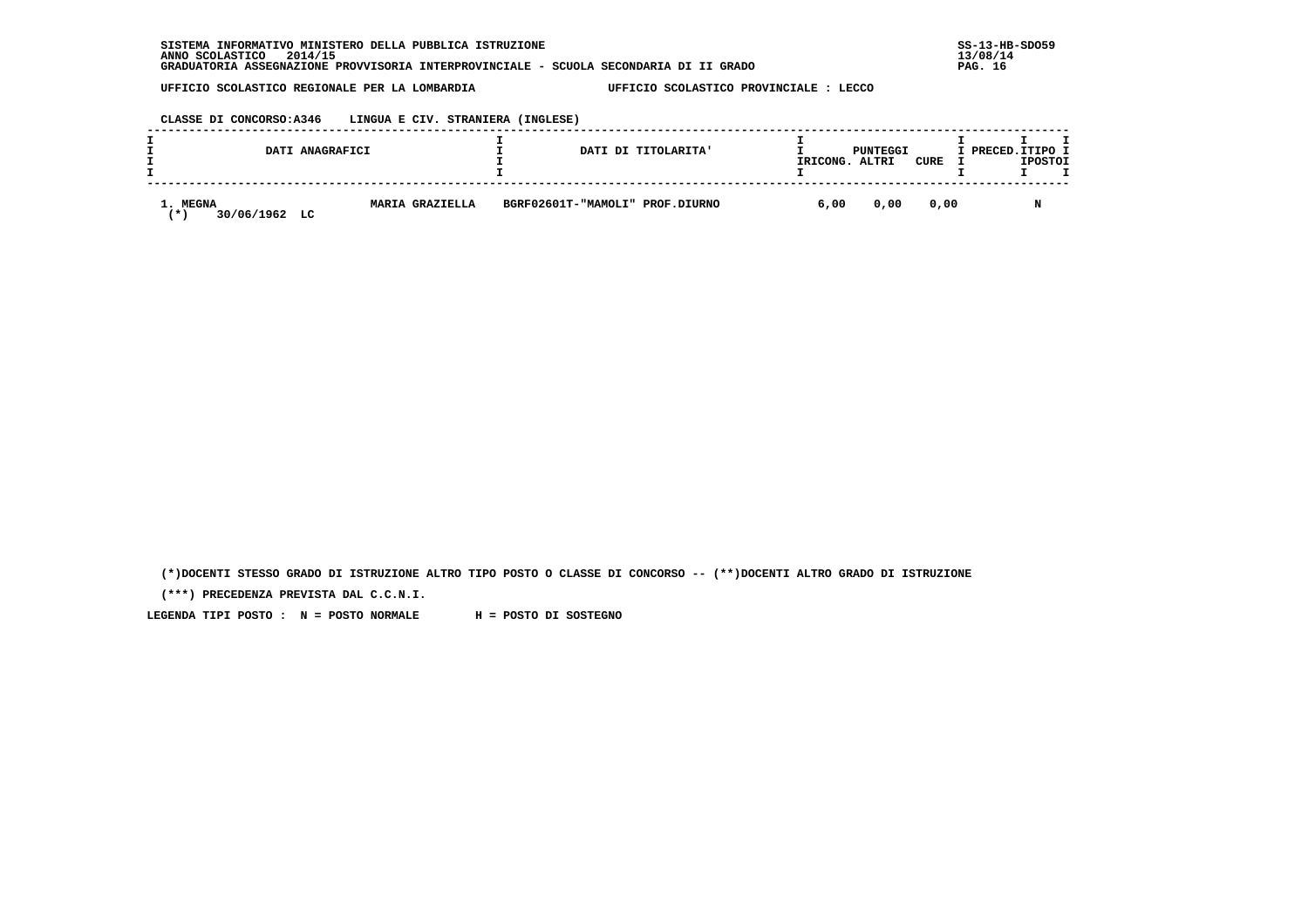| INFORMATIVO MINISTERO DELLA PUBBLICA ISTRUZIONE<br><b>SISTEMA</b>                     | $SS-13-HE$ |
|---------------------------------------------------------------------------------------|------------|
| 2014/15<br>ANNO SCOLASTICO                                                            | 13/08/14   |
| GRADUATORIA ASSEGNAZIONE PROVVISORIA INTERPROVINCIALE - SCUOLA SECONDARIA DI II GRADO | PAG.       |

 **CLASSE DI CONCORSO:C033 CONV.IN LINGUA STRANIERA (SPAGNOLO)**

|                          | DATI ANAGRAFICI       | DATI DI TITOLARITA'        | IRICONG. | PUNTEGGI<br>ALTRI | CURE | I PRECED.ITIPO I | <b>IPOSTOI</b> |  |
|--------------------------|-----------------------|----------------------------|----------|-------------------|------|------------------|----------------|--|
| 1. FIDALGO<br>29/12/1950 | <b>GRACIELA</b><br>EE | MIPM08000V-GIUSEPPE PARINI | 0.00     | 0,00              | 0,00 |                  |                |  |

 **(\*)DOCENTI STESSO GRADO DI ISTRUZIONE ALTRO TIPO POSTO O CLASSE DI CONCORSO -- (\*\*)DOCENTI ALTRO GRADO DI ISTRUZIONE**

 **(\*\*\*) PRECEDENZA PREVISTA DAL C.C.N.I.**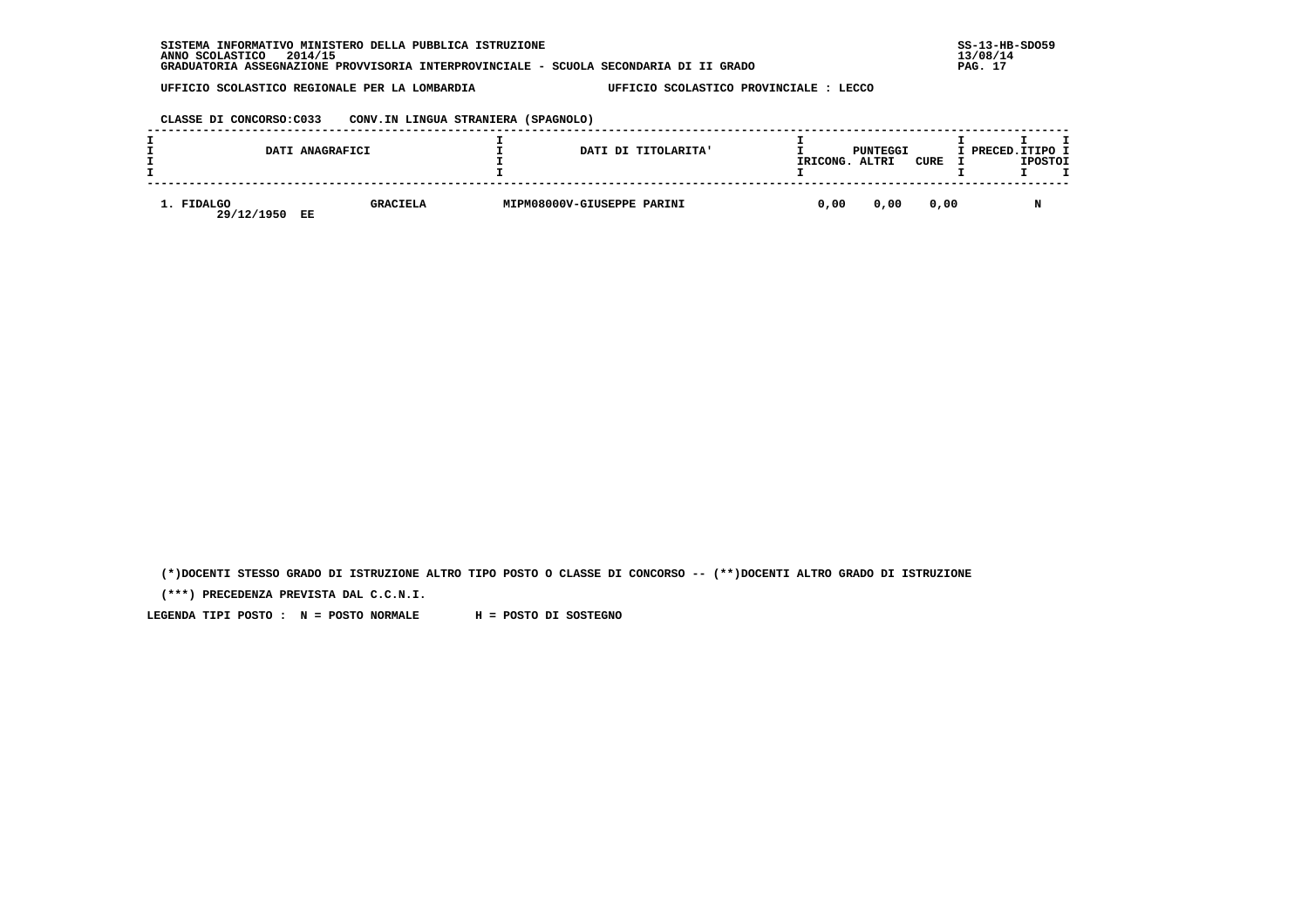**TIPO POSTO: SOSTEGNO PER MINORATI PSICOFISICI**

| I | DATI ANAGRAFICI                   |    |                   | DATI DI TITOLARITA' | IRICONG. ALTRI                            | PUNTEGGI | CURE | I PRECED. ITIPO I | <b>IPOSTOI</b> |   |  |
|---|-----------------------------------|----|-------------------|---------------------|-------------------------------------------|----------|------|-------------------|----------------|---|--|
|   | 1. PASTORE<br>05/09/1973 FG       |    | <b>GIUSEPPINA</b> | MISS000DB1-         | (RICHIESTO)                               | 10,00    | 4,00 | 0,00              |                | н |  |
|   | 2. CERISOLA<br>04/03/1975 GE      |    | <b>EMANUELA</b>   | GESS000DG1-         | (RICHIESTO)                               | 6,00     | 0,00 | 0,00              |                | н |  |
|   | 3. ECUBA<br>$***$ )<br>15/04/1975 | NA | <b>ENNIO</b>      |                     | NAMM098004-SOLIMENA NAPOLI<br>(RICHIESTO) | 10,00    | 4,00 | 0,00              | ***            | н |  |

 **(\*)DOCENTI STESSO GRADO DI ISTRUZIONE ALTRO TIPO POSTO O CLASSE DI CONCORSO -- (\*\*)DOCENTI ALTRO GRADO DI ISTRUZIONE**

 **(\*\*\*) PRECEDENZA PREVISTA DAL C.C.N.I.**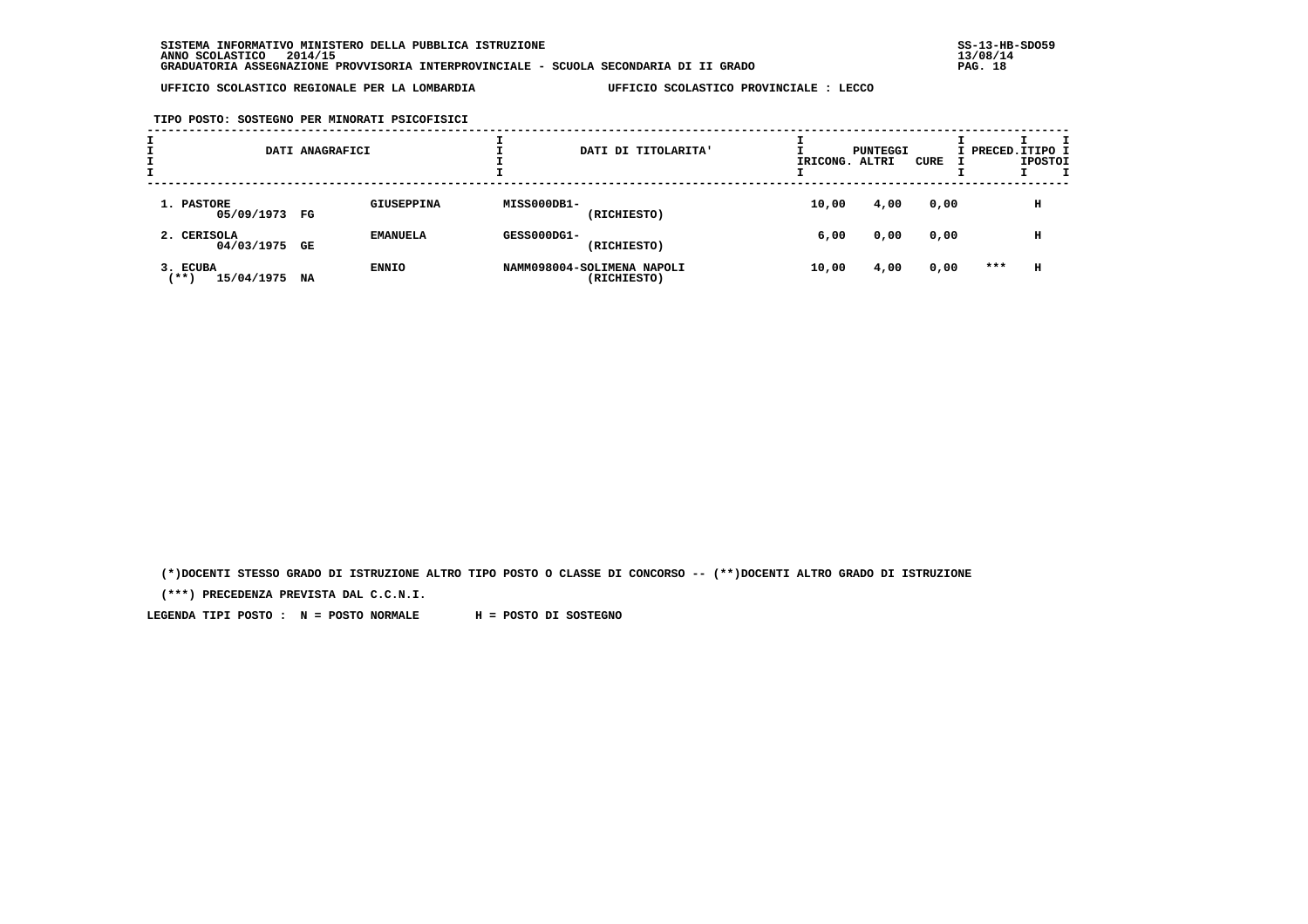**TIPO POSTO: SOSTEGNO PER MINORATI DELL 'UDITO**

|                                   | DATI ANAGRAFICI |                 |             | DATI DI TITOLARITA'                       | IRICONG. | PUNTEGGI<br>ALTRI | CURE | I PRECED.ITIPO I | <b>IPOSTOI</b> |  |
|-----------------------------------|-----------------|-----------------|-------------|-------------------------------------------|----------|-------------------|------|------------------|----------------|--|
| 1. CERISOLA<br>04/03/1975 GE      |                 | <b>EMANUELA</b> | GESS000DG1- | (RICHIESTO)                               | 6,00     | 0,00              | 0,00 |                  | н              |  |
| 2. ECUBA<br>' * * \<br>15/04/1975 | NA              | <b>ENNIO</b>    |             | NAMM098004-SOLIMENA NAPOLI<br>(RICHIESTO) | 10,00    | 4,00              | 0,00 | ***              | н              |  |

 **(\*)DOCENTI STESSO GRADO DI ISTRUZIONE ALTRO TIPO POSTO O CLASSE DI CONCORSO -- (\*\*)DOCENTI ALTRO GRADO DI ISTRUZIONE**

 **(\*\*\*) PRECEDENZA PREVISTA DAL C.C.N.I.**